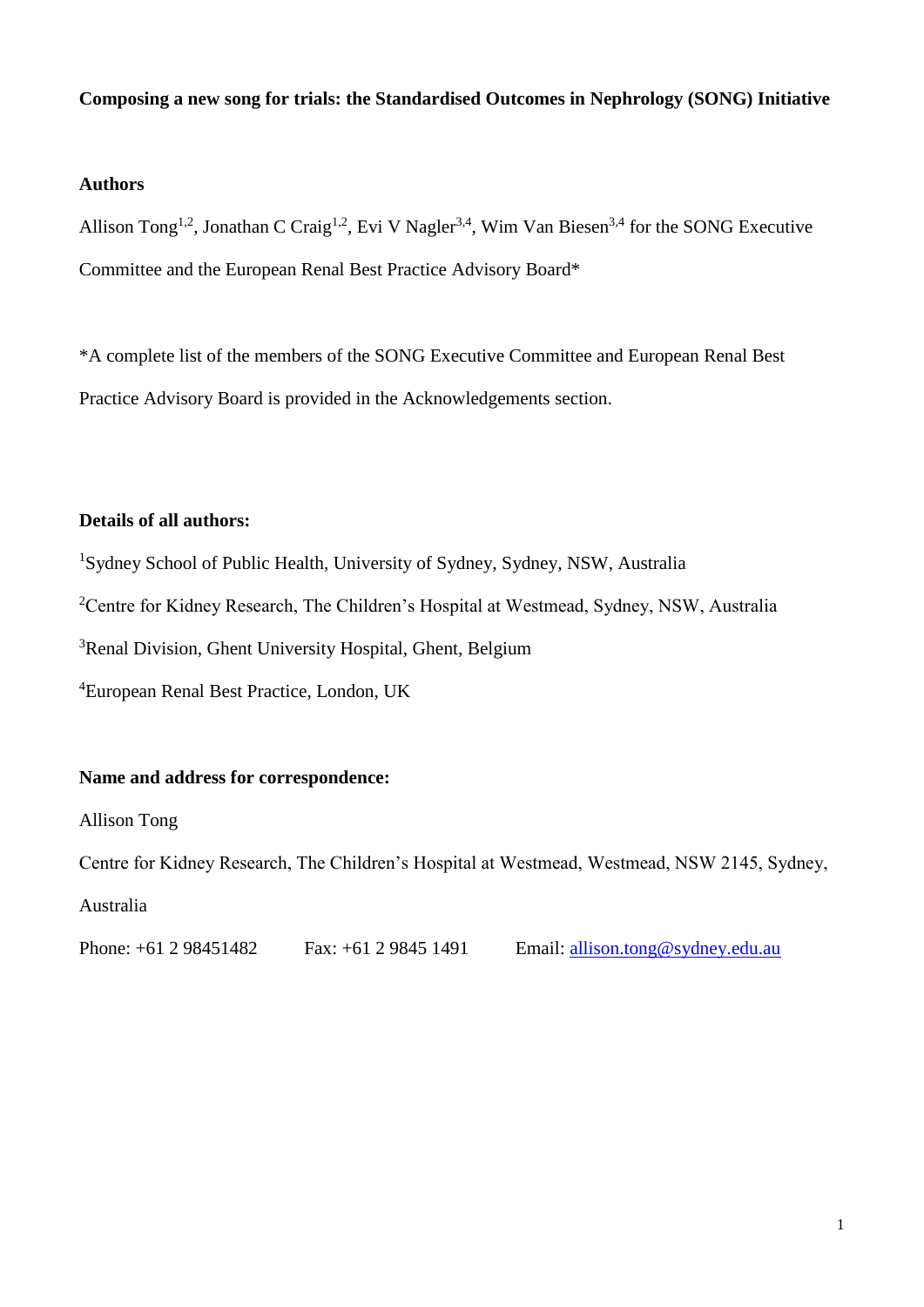Randomised trials provide the most reliable evidence about the safety and effectiveness of interventions to improve healthcare and patient outcomes. Unfortunately, the potential for trials to inform treatment decisions remains limited because the outcomes reported often do not resonate with what is directly meaningful and relevant to patients and their clinicians [\[1-3\]](#page-7-0). Further, inconsistent reporting of outcomes across trials prevents assessment of the comparative effect of interventions[\[4\]](#page-7-1). Outcome reporting bias, whereby authors cherry pick the outcomes they report on the basis of favourable results, may also occur when there is not a standardised list of outcomes measured and reported [\[5,](#page-7-2) [6\]](#page-7-3). Collectively these problems may undermine the reliability of published trials, leading to inefficient use of scarce research and healthcare resources, and unintended harm to patients [\[6\]](#page-7-3).

Such dissonance in outcomes reported in trials is widespread and evident across all medical specialties. The growing recognition of the problem has prompted large-scale efforts to establish core outcome sets. Core outcome sets are an agreed standardised set of outcomes for a specific clinical area that are to be reported as a minimum in all trials in that area[\[7\]](#page-7-4). Outcomes are selected because they are critically important to all stakeholders – namely patients, their clinicians, and policy makers – for decision-making. Core outcomes sets are not designed to be comprehensive or exclusive. Typically they include only 3-5 outcomes. Other outcomes that are identified to be important (i.e. to some stakeholder groups) may also be recommended for some trials (Figure 1). The designated primary outcome of any given trial may be outside the core outcome set, and researchers may also opt to add other, trial-specific outcomes, chosen for reasons including responsiveness to the intervention and feasibility.

Attempts to standardise outcomes began 50 years ago when the World Health Organization published recommendations for the minimum requirements for data collection in cancer trials[\[8\]](#page-7-5). In the 1990s the Outcome Measures in Rheumatology (OMERACT) initiative was formed, and is perhaps the most widely recognised and largest initiative in the field of core outcome development. OMERACT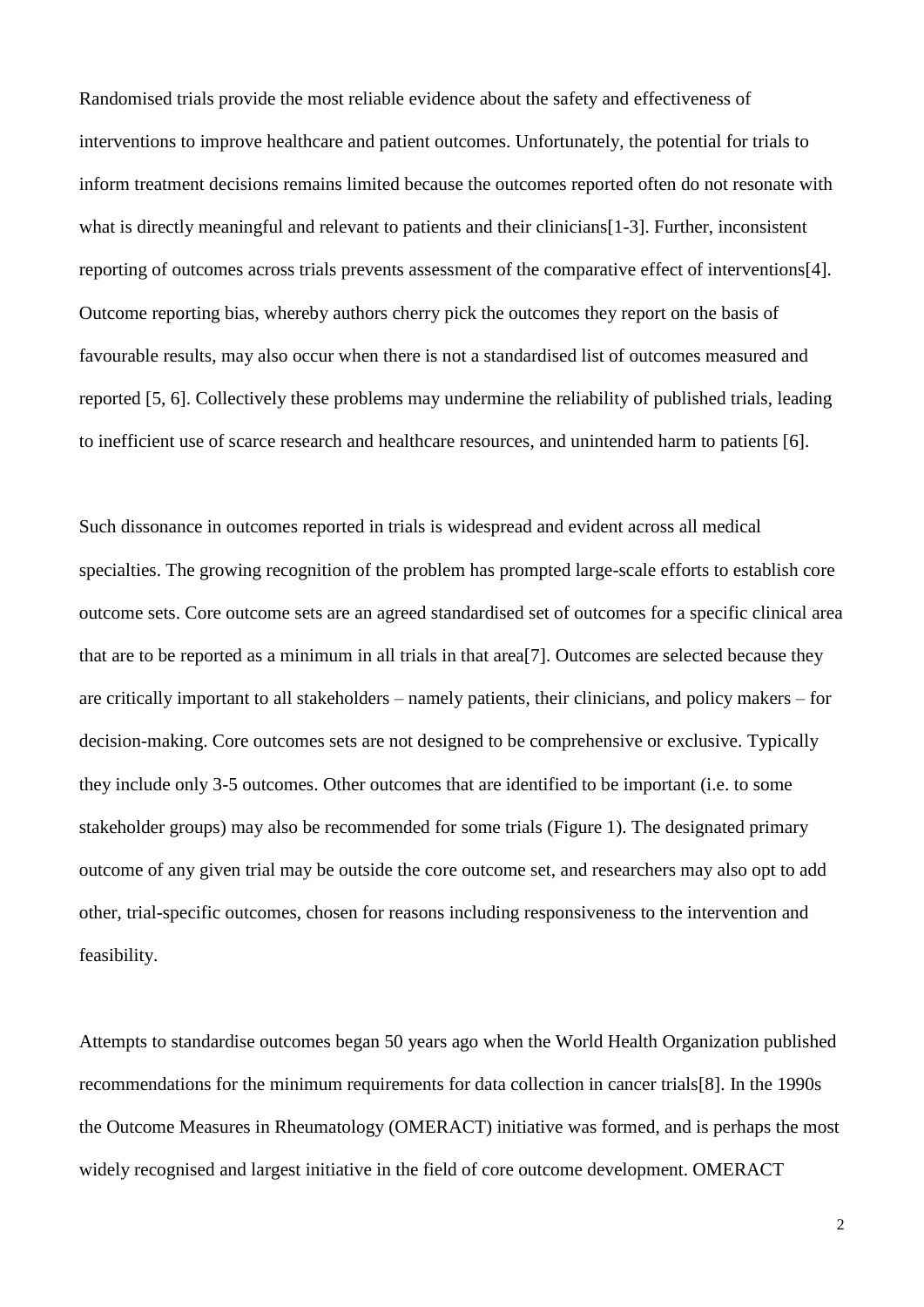engages patients and health professionals to standardise outcome measures for trials in rheumatology[\[9\]](#page-7-6), and has pioneered methodologies for developing core outcome sets. The uptake of the OMERACT core outcome sets has improved the consistency of outcomes reported in trials[\[10\]](#page-7-7). In the past decade, core outcome sets in diverse medical specialties, including cardiology, dermatology, surgery, oncology, women's health, and respiratory disease, have progressively been developed[\[7,](#page-7-4) [9-](#page-7-6) [11\]](#page-7-6).

The use of core outcome sets is also increasingly being advocated by funders to ensure the relevance and potential impact of research. In the United Kingdom, funding organisations including the National Institute for Health Research and the Health Research Board (Ireland) advise researchers to include core outcome sets if they are available, and highlight the Core Outcome Measures in Effectiveness (COMET) database of core outcomes as a key resource[\[7\]](#page-7-4). The COMET initiative was recently launched to facilitate the development, implementation and evaluation of core outcome sets[\[7\]](#page-7-4).

There has been a long-standing need in nephrology to develop core outcomes[\[12-14\]](#page-7-8). More than 14, 000 randomised trials are available in the Cochrane Kidney and Transplant Specialised Register[\[15\]](#page-8-0) and a search in ClinicalTrials.gov trials for "kidney disease" yields over 3000 ongoing trials. Despite this considerable investment into trials in nephrology, improvements in outcomes for patients with kidney disease have been modest at best. Across all stages of chronic kidney disease, patients still have a markedly higher risk of mortality and serious comorbidities including cardiovascular disease, diabetes, cancer, and infection, compared with the general population[\[16-18\]](#page-8-1). Patients with chronic kidney disease have poor quality of life, particularly if they are on dialysis, to the extent that many patients with a kidney transplant have indicated that graft survival is of a higher priority outcome (avoiding a return to dialysis) than death[\[19\]](#page-8-2).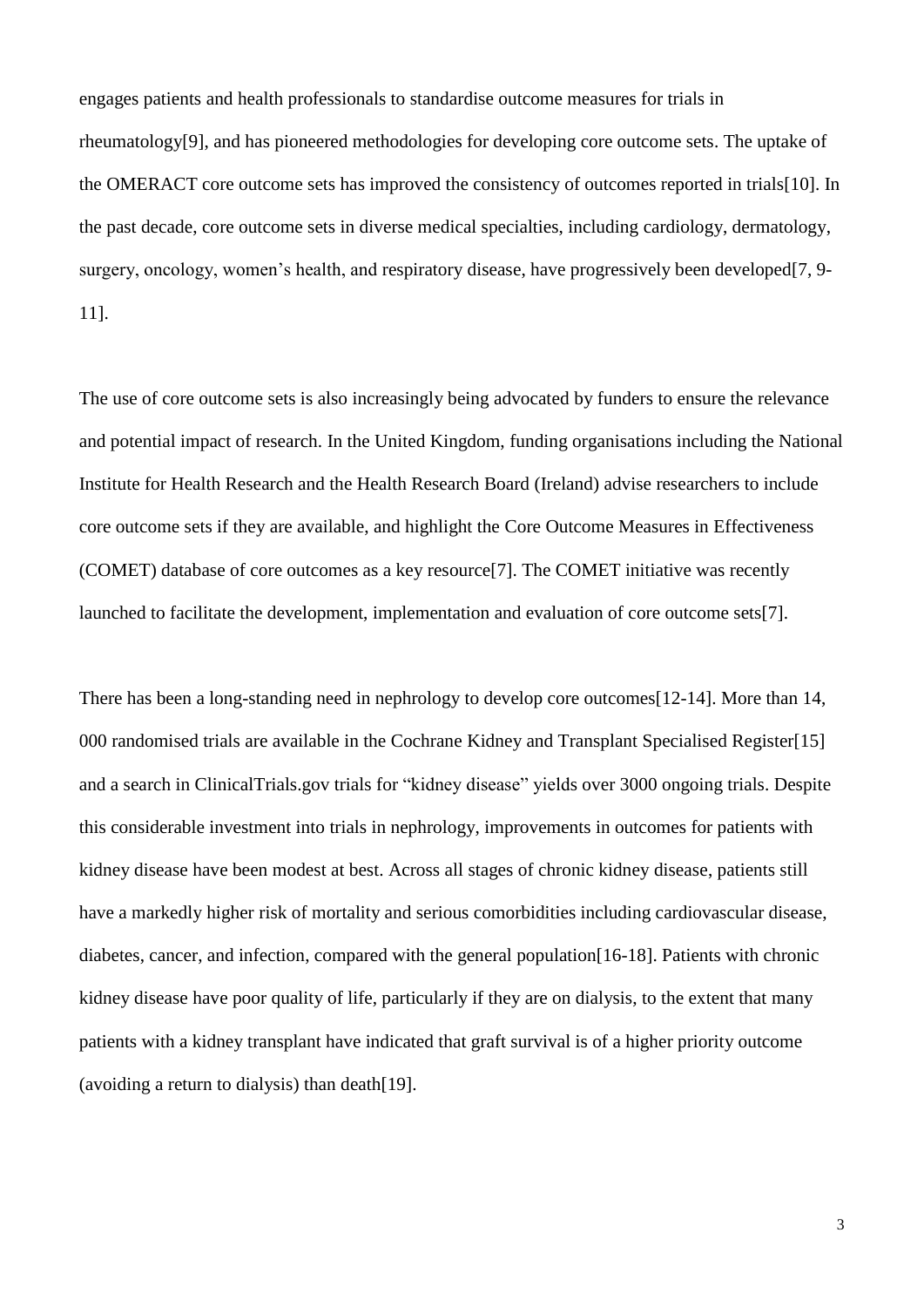It is difficult to estimate the impact that the lack of core outcomes in nephrology has had on patient care and outcomes, but a comparison between the huge research effort and the relatively small health gains would suggest some impact is likely. Examples of missed opportunities abound. In kidney transplantation, complete reporting of mortality, graft loss, and graft function (creatinine and estimated glomerular filtration rate) occurred in only 16% of trials on immunosuppressive therapy[\[20\]](#page-8-3); only two per cent of trials reported quality of life [\[21\]](#page-8-4). Quality of life outcomes, when reported, were almost always shown to favour the intervention, which is almost certainly due to selective reporting of outcomes, rather than near universal benefits of specific immunosuppressive agents [\[21\]](#page-8-4). Graft survival, mortality, life participation (ability to participate in usual activities) were both identified as core outcomes in the SONG-Tx (kidney transplantation process) – critically important to stakeholders for informing decision-making[\[22\]](#page-8-5).

A recent systematic review of 205 trials in children with chronic kidney disease showed that the majority of outcomes reported were biochemical endpoints (including biochemical or physiological outcomes, ie, pathophysiological manifestations of health conditions). The most frequently reported outcome was blood pressure (37% trials), which was defined by 56 different outcome measures [\[14\]](#page-8-6). Only 14% of trials reported mortality, 4% reported cardiovascular disease, and 1% reported quality of life, fatigue, depression, school, or physical function [\[14\]](#page-8-6). These data are unconscionable. Patients, clinicians and research funders have a legitimate right to ask the nephrology research community a number of questions. Why are these outcomes chosen? Is it because of their importance to decision making or because of feasibility and their likelihood of being 'positive'? Why is the same outcome measured in so many different ways?

It is now time to break the status quo in nephrology – and perhaps we can do so with a SONG. The Standardised Outcomes in Nephrology (SONG) initiative was launched in 2014 to establish core outcomes across all stages with chronic kidney disease. In a synchronised effort, more than 2500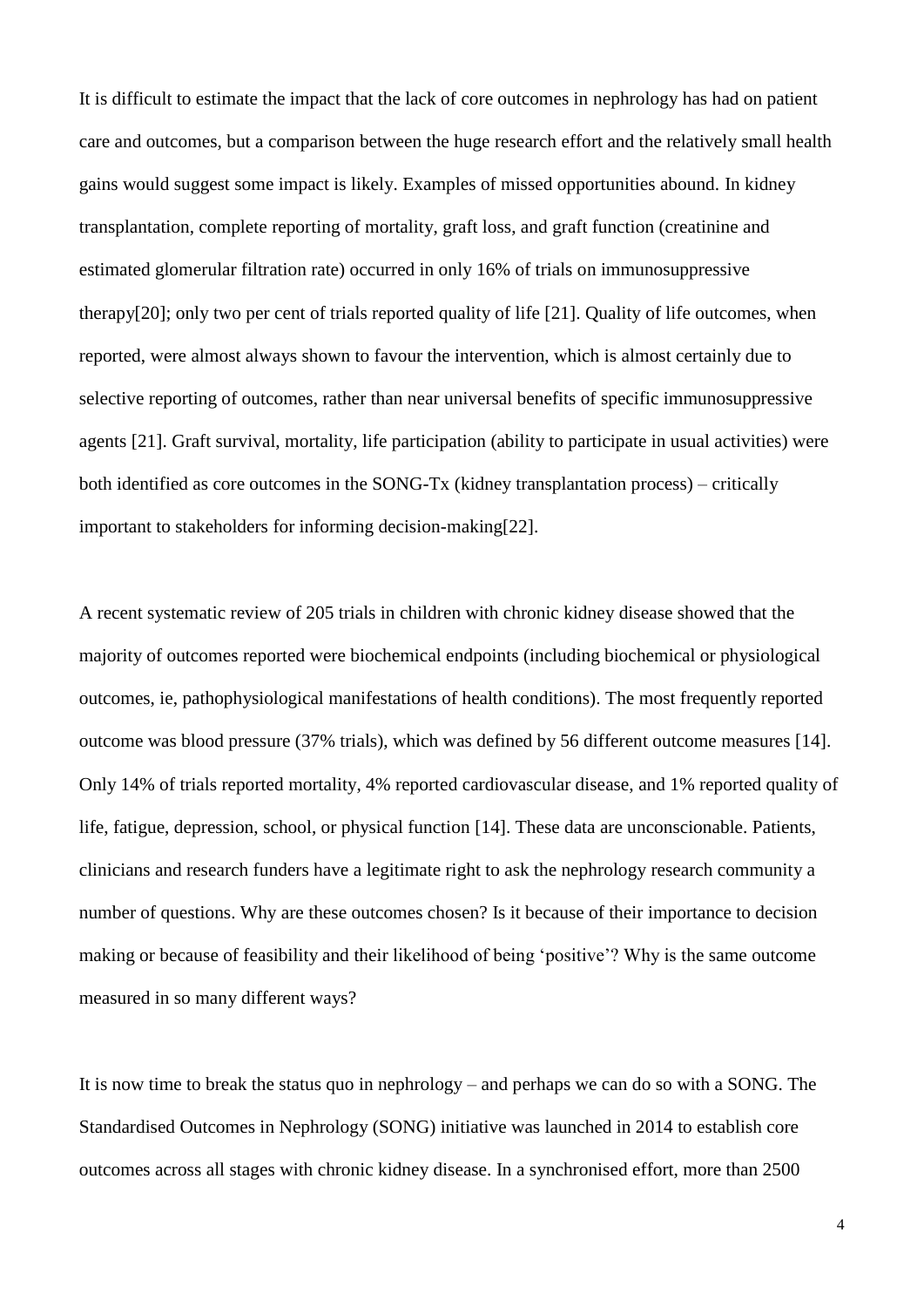patients, caregivers, physicians, nurses and allied health professionals, regulators, funders, researchers, and industry partners from more than 80 countries have been involved in developing core outcomes. To date, these have included hemodialysis (SONG-HD)[\[23-27\]](#page-9-0), peritoneal dialysis (SONG-PD), kidney transplantation (SONG-Tx)[\[22,](#page-8-5) [28\]](#page-9-1), peritoneal dialysis (SONG-PD)[\[29\]](#page-10-0), children and adolescents (SONG-Kids)[\[14,](#page-8-6) [30\]](#page-10-1), and polycystic kidney disease (SONG-PKD).

The core outcomes are developed through a validated and transparent process based on the OMERACT[\[9\]](#page-7-6) and COMET[\[7\]](#page-7-4) initiatives. The framework for establishing core outcomes involves systematic reviews of outcome reporting in trials, focus groups with nominal group technique with patients and caregivers, stakeholder interviews, an international online Delphi survey, and consensus workshops. The detailed methods are available in the SONG Handbook, published in June 2017[\[31\]](#page-10-2). With the core outcomes now established for haemodialysis (SONG-HD: fatigue, vascular access, cardiovascular disease, mortality)[\[24-28\]](#page-9-2) and kidney transplantation (SONG-Tx: graft health, cardiovascular disease, cancer, infection, life participation, and mortality)[\[22,](#page-8-5) [28\]](#page-9-1), identifying core validated outcome measures for each outcome is underway.

The uptake of core outcomes will help to ensure that trials report outcomes that are directly relevant for decision-making, and thereby contribute to patient care. However, establishing and implementing core outcomes is not without challenges and will require engagement, dialogue, and support among stakeholders. We are now working with professional societies, guideline and research organisations, trial networks, registries, journal, funders, regulators, and patient organisations to disseminate and encourage the use of the SONG core outcomes. European Renal Best Practice (ERBP), an advisory board of the European Renal Association and European Dialysis and Transplant Association (ERA-EDTA), produces evidence-based guidelines for healthcare professionals involved in the care of patients with kidney disease. In July 2017, ERBP endorsed the SONG core outcome domains, which will be used in relevant guidance. Other societies and organisations, including the International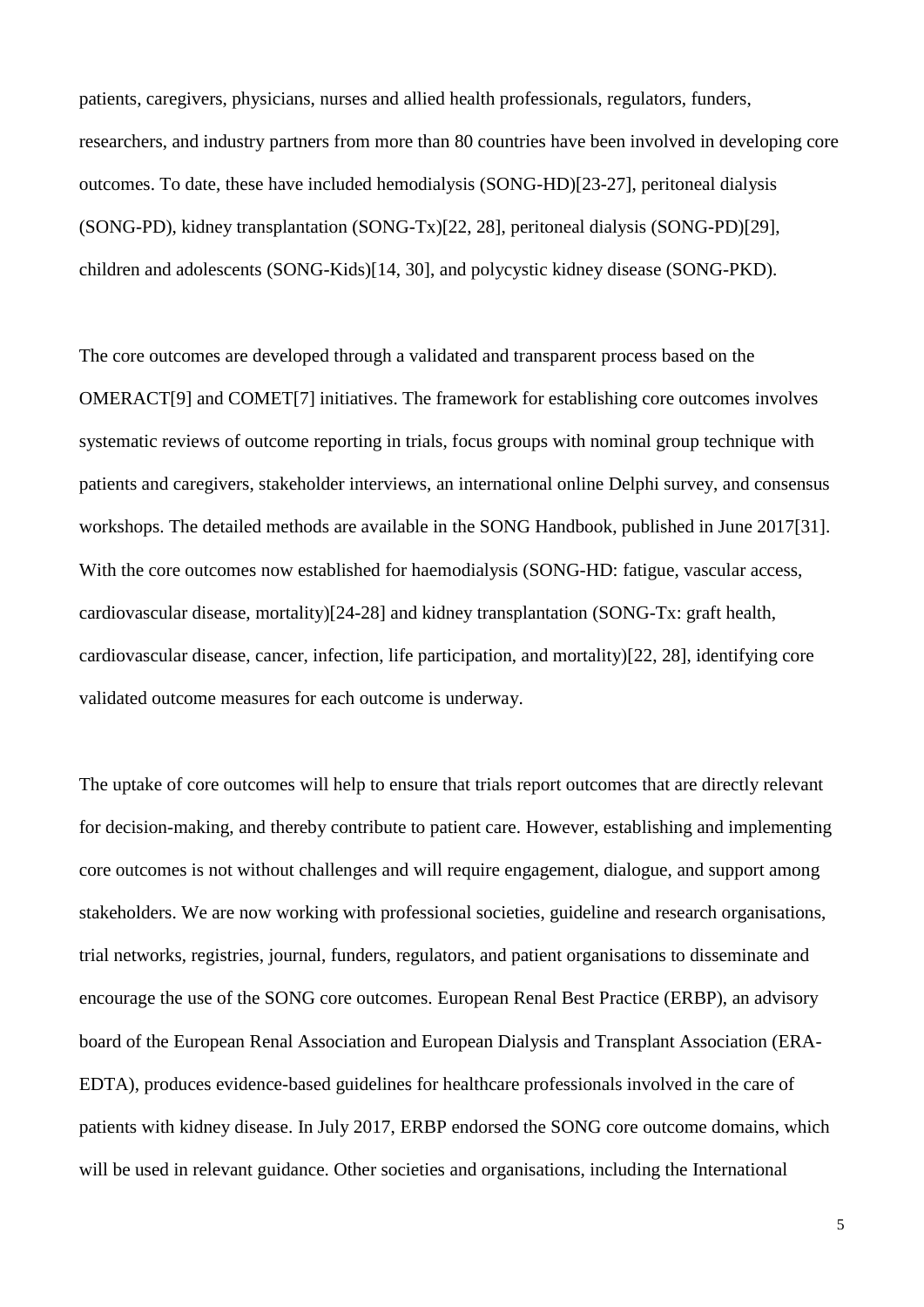Society of Nephrology, Canadian Society of Nephrology, the Australian and New Zealand Society of Nephrology, and Cochrane Kidney Transplant have also endorsed the SONG core outcomes.

There are ongoing opportunities to be involved in the SONG initiative and we welcome input from the nephrology community to identify and implement core outcomes domains across all stages of chronic kidney disease. Patients with chronic kidney disease, family members, clinicians, researchers, policy makers, and industry, are invited to be part of the SONG initiative by registering their details via [http://songinitiative.org/get-involved/.](http://songinitiative.org/get-involved/) Working in concert and singing from the same song sheet, we can hope to see transformative changes in the relevance and consistency of trial outcomes to better support shared decisions, which will expedite improvement in patient care and outcomes in chronic kidney disease.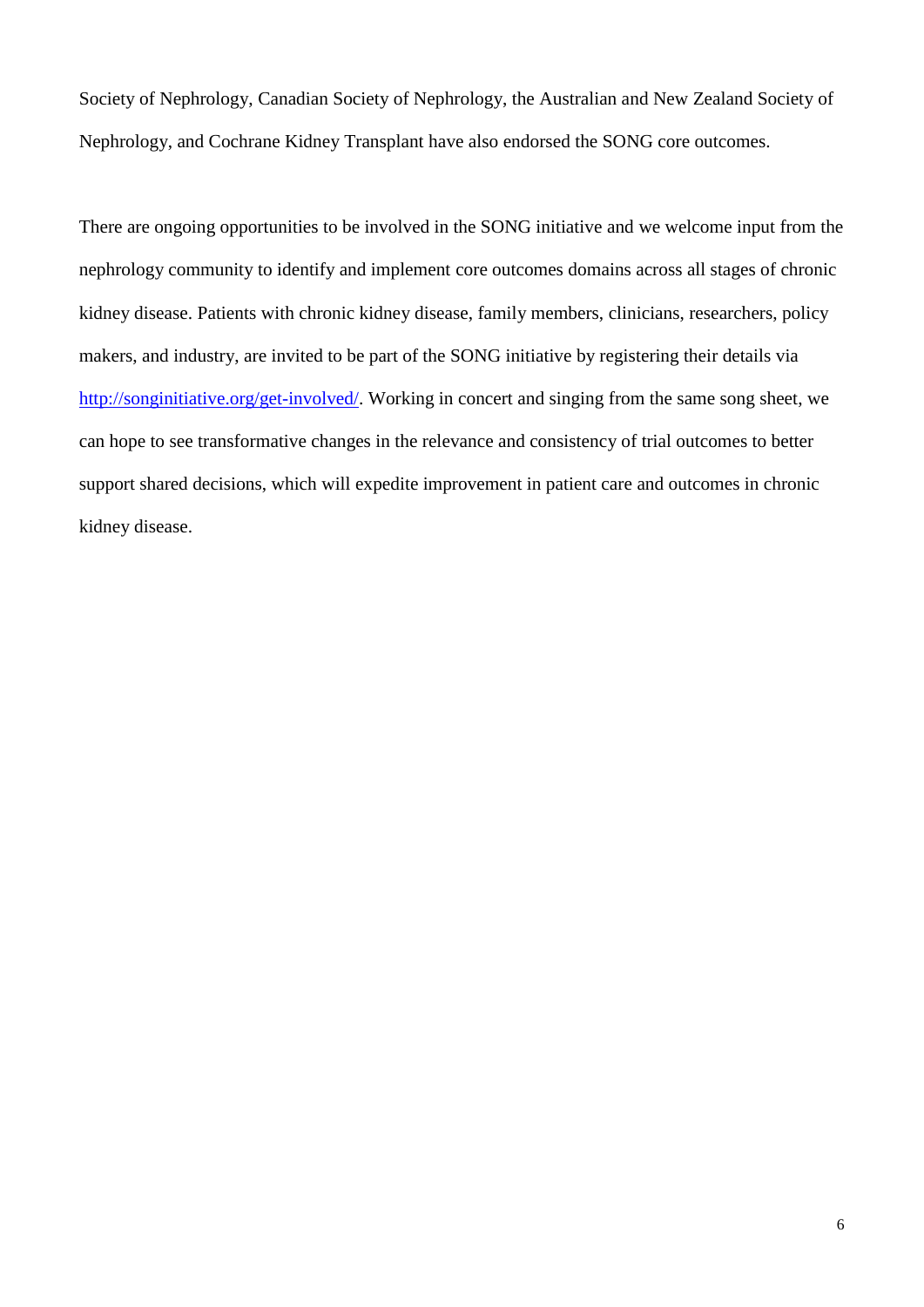## **Acknowledgements**

#### **SONG Executive Committee\***

Jonathan C Craig (Chair), Sydney School of Public Health, The University of Sydney Braden Manns, Departments of Medicine and Community Health Science, The University of Calgary Brenda Hemmelgarn, Departments of Medicine and Community Health Science, The University of Calgary David C Wheeler, Centre for Nephrology, Division of Medicine, University College London John Gill, Division of Nephrology, University of British Columbia, St. Paul's Hospital Peter Tugwell, Epidemiology and Community Medicine; Centre for Global Health, University of **Ottawa** Roberto Pecoits-Filho, School of Medicine, Pontifícia Universidade Católica do Paraná Sally Crowe, Crowe Associates Ltd Tess Harris, Patient representative, PKD International Wim Van Biesen, Renal Division, Ghent University Hospital Wolfgang C Winkelmayer, Section of Nephrology, Baylor College of Medicine Angela Yee Moon Wang, Department of Medicine, The University of Hong Kong Allison Tong, Sydney School of Public Health, The University of Sydney

## **European Renal Best Practice Advisory Board\***

Jonathan Fox (Chair), The Glasgow Renal Unit, University of Glasgow Daniel Abramowicz, Department of Medicine, Université Libre de Bruxelles Jorge Cannata-Andia, University of Oviedo Adrian Covic, University of Medicine and Pharmacy Romania Lucia Del Vecchio, Department of Nephrology and Dialysis, Alessandro Manzoni Hospital Denis Fouque, Department of Nephrology, Hopital Edouard Herriot Olof Heimburger, Karolinska Institutet, Kitty Jager, Faculty of Medicine, University of Amsterdam Elisabeth Lindley, Department of *Renal* Medicine, Leeds Teaching Hospitals NHS Trust Anna Marti-Monros, Nephrology Department, Consorcio Hospital Evi V Nagler, Renal Division, Ghent University Hospital Rainer Oberbauer, University of Vienna Medical Center Ivan Rychlik, Charles University in Prague Goce Spasovski, Department of Nephrology, University of Skopje James Tattersall, Department of Renal Medicine, St James University Hospital. Wim Van Biesen, Renal Division, Ghent University Hospital Raymond Vanholder, Renal Division, Ghent University Hospital Christoph Wanner, Division of Nephrology and Hypertension, University of Wuerzburg William Whithers, Patient representative Andrezj Wiecek, Department of Nephrology, Endocrinology and Metabolic Diseases, Medical University of Silesia Carmine Zoccali, Nephrology, Dialysis and Transplantation Unit, Ospedali Riuniti,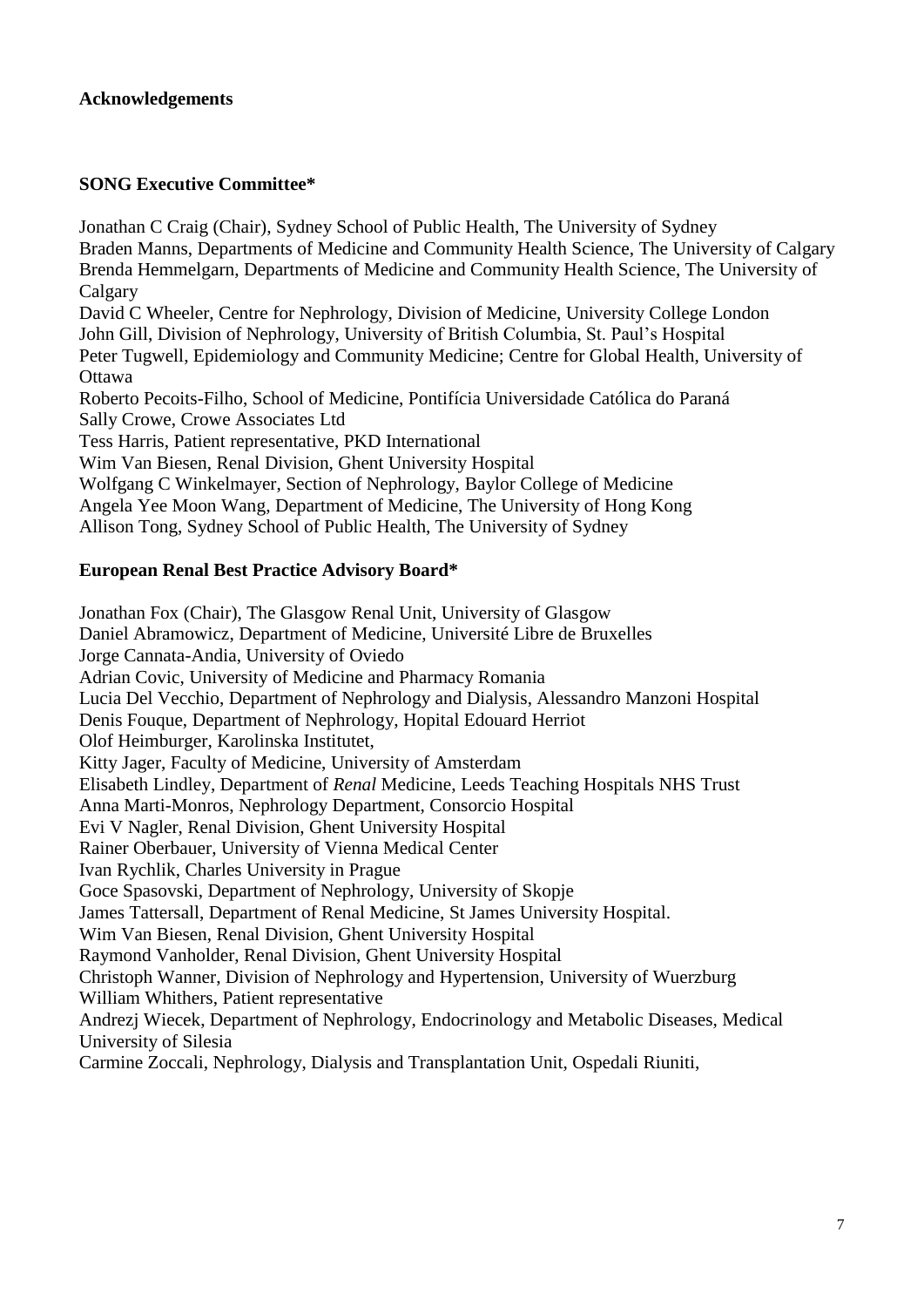#### **References**

<span id="page-7-0"></span>1. Ghandi GY. Patient-important outcomes in registered diabetes trials. JAMA 2008;299(21):2543-2549

2. Yudkin JS, Lipska KJ, Montori VM. The idolatory of the surrogate. BMJ 2011;343(d7995)

3. Hedayati SS, Minhajuddin AT, Afshar M*, et al.* Association between major depressive episodes in patients with chronic kidney disease and initiation of dialysis, hospitalization, or death. J Am Med Assoc 2010;303(19):1946-1953

<span id="page-7-1"></span>4. Hirsch BR, Califf RM, Cheng SK*, et al.* Characteristics of oncology clinical trials: insights from a systematic analysis of ClinicalTrials.gov. JAMA Intern Med 2013;173(11):972-979

<span id="page-7-2"></span>5. Dwan K, Gamble C, Williamson PR*, et al.* Systematic review of the empirical evidence of study publication bias and outcome reporting bias - an updated review. PLoS One 2013;8(7):e66844

<span id="page-7-3"></span>6. Chan AW, Song F, Vickers A*, et al.* Increasing value and reducing waste: addressing inaccessible research. Lancet 2014;383(9913):257-266

<span id="page-7-4"></span>7. Williamson PR, Altman DG, Bagley H*, et al.* The COMET Handbook: version 1.0. Trials 2017;18:280

<span id="page-7-5"></span>8. Miller AB, Hoogstraten B, Staquet M*, et al.* Reporting results of cancer treatment. Cancer 1981;47(1):207-214

<span id="page-7-6"></span>9. OMERACT. The OMERACT Handbook available at

[http://www.omeract.org/pdf/OMERACT\\_Handbook.pdf](http://www.omeract.org/pdf/OMERACT_Handbook.pdf).

<span id="page-7-7"></span>10. Kirkham JJ, Boers M, Tugwell P*, et al.* Outcome measures in rheumatoid arthritis randomised trials over the last 50 years. Trials 2013;14:324

11. Kirkham JJ GS, Altman DG, Blazeby JM, Clarke M, Devane D, Gargon E, Moher D, Schmitt J, Tugwell P, Tunis S, Williamson PR. Core Outcome Set-STAndards for Reporting: The COS-STAR Statement. PLoS Med 2016;13:e1002148

<span id="page-7-8"></span>12. Cochrane Library available at [http://www.cochranelibrary.com](http://www.cochranelibrary.com/) (Accessed March 29th, 2017). Cochrane; 1999 - 2017.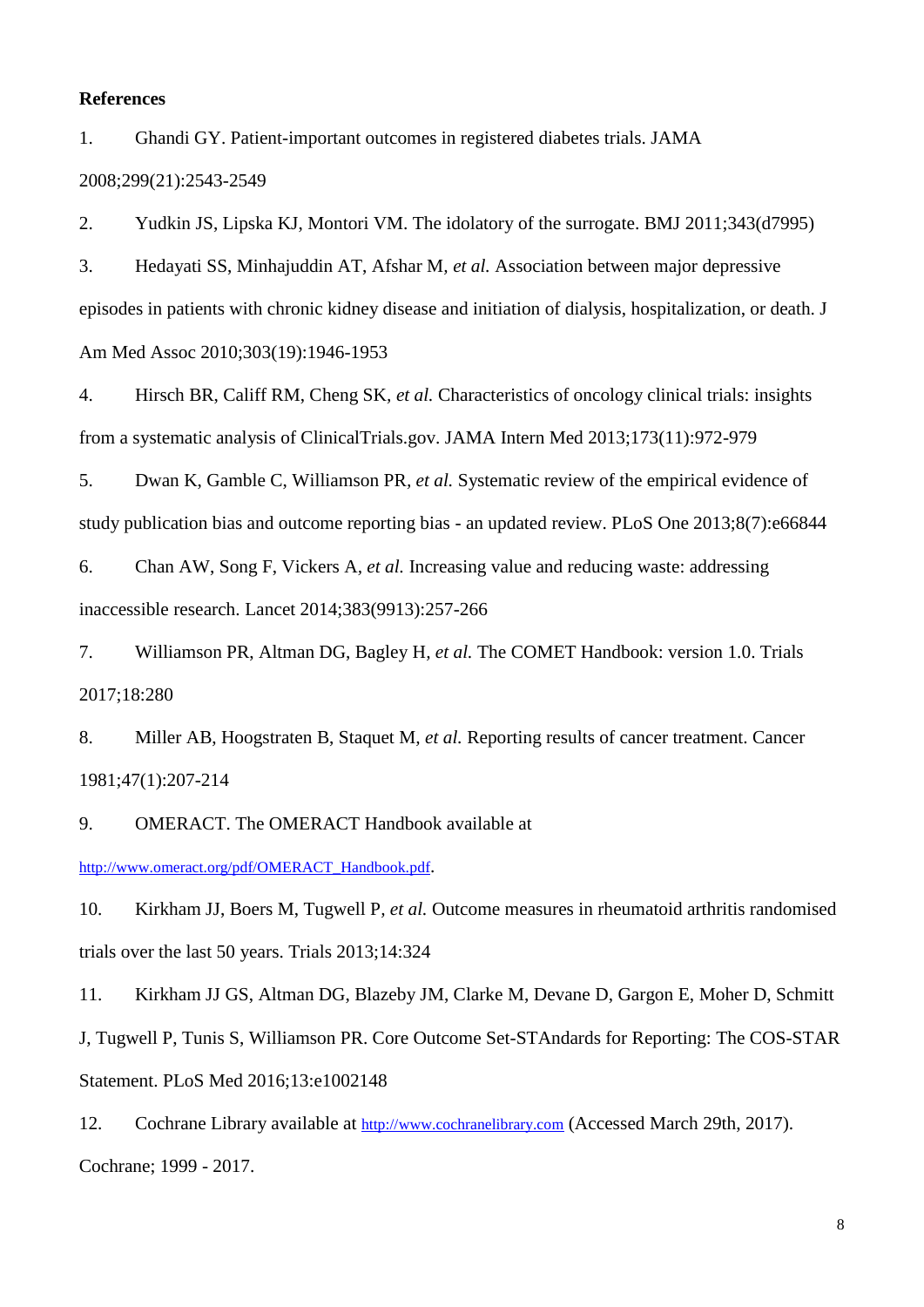13. Knight S, Morris PJ, Schneeberger S*, et al.* Trial design and endpoints in clinical transplant research. Transplant Int 2016;29(8):870-879

<span id="page-8-6"></span>14. Chong LSH SB, Tong A, Hanson CS, Samuel S, Zappitelli M, Dart A, Furth S, Eddy AA, Groothoff J, Webb NJA, Yap HK, Bockenhauer D, Sinha A, Alexander SI, Goldstein SL, Gipson DS, Raman G, Craig JC. Range and heterogeneity of outcomes in randomized trials of pediatric kidney disease. J Pediatr 2017;186:110-117.e.111

<span id="page-8-0"></span>15. Cochrane Kidney and Transplant Specialised Register available at

<http://kidneyandtransplant.cochrane.org/cochrane-kidney-and-transplant-specialised-register> (Accessed 12th July 2017). Sydney, Australia2017.

<span id="page-8-1"></span>16. de Jager DJ, Grootendorst DC, Jager KJ*, et al.* Cardiovascular and noncardiovascular mortality among patients starting dialysis. J Am Med Assoc 2009;302(16):1782-1789

17. Robinson BM, Akizawa T, Jager KJ*, et al.* Factors affecting outcomes in patients reaching end-stage kidney disease worldwide: differences in access to renal replacement therapy, modality use, and haemodialysis practices. Lancet 2016;388(10041):294-306

18. Stewart JH, Vajdic CM, van Leeuwen MT*, et al.* The pattern of excess cancer in dialysis and transplantation. Nephrol Dial Transplant 2009;24(10):3225-3231

<span id="page-8-2"></span>19. Howell M, Tong A, Wong G*, et al.* Important outcomes for kidney transplant recipients: a nominal group and qualitative study. Am J Kidney Dis 2012;60(2):186-196

<span id="page-8-3"></span>20. Masson P, Duthie FA, Ruster LP*, et al.* Consistency and completeness of reported outcomes in randomized trials of primary immunosuppression in kidney transplantation. Am J Transplant 2013;13(11):2892-2901

<span id="page-8-4"></span>21. Howell M, Wong G, Turner RM*, et al.* The consistency and reporting of quality of life outcomes in trials of immunosuppressive agents in kidney transplantation: a systematic review and meta-analysis. Am J Kidney Dis 2016;67(5):762-774

<span id="page-8-5"></span>22. Sautenet B TA, Manera KE, Chapman JR, Warrens AN, Rosenbloom D, Wong G, Gill J, Budde K, Rostaing L, Marson L, Josephson MA, Reese PP, Pruett TL, Hanson CS, O'Donoghue D,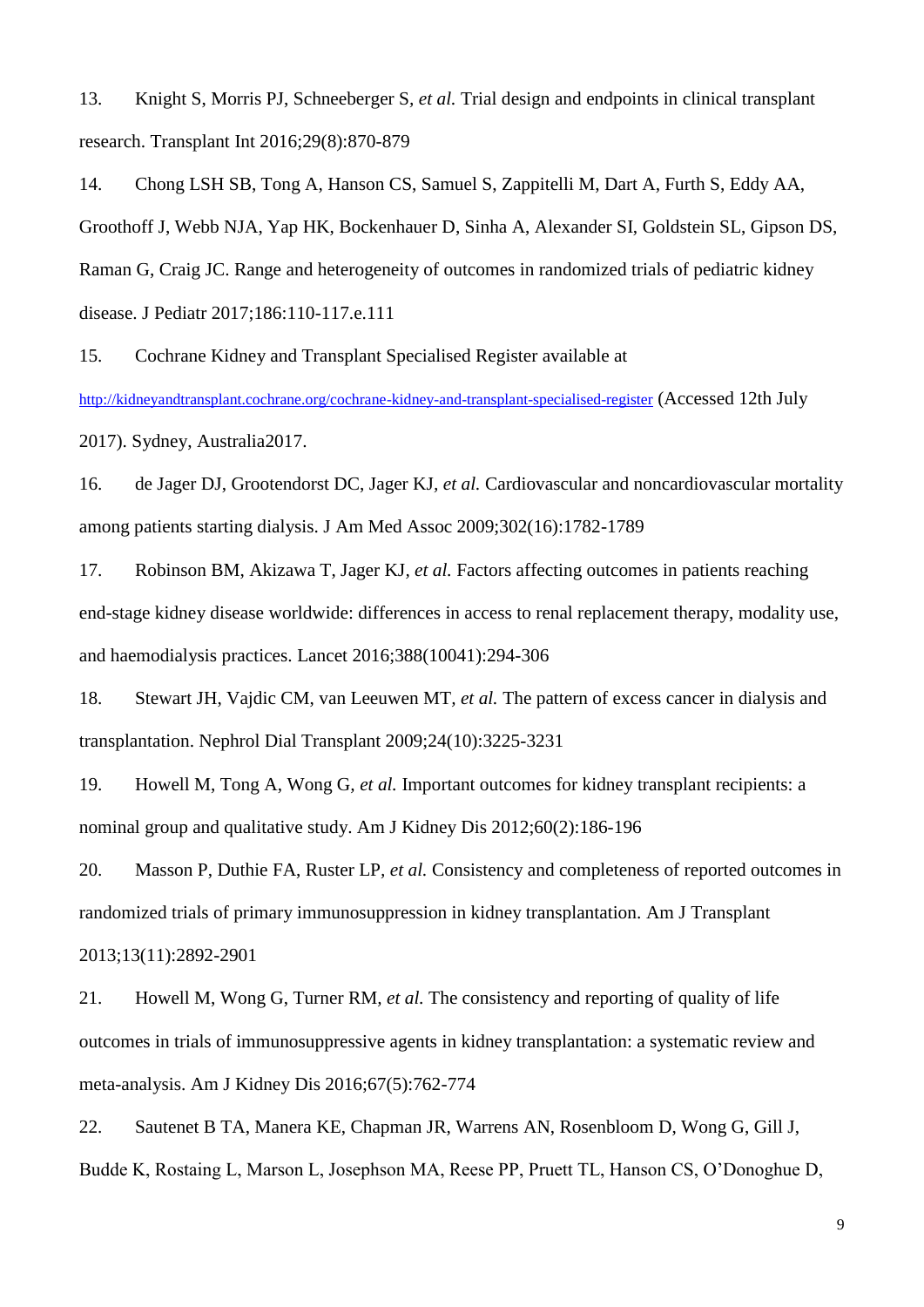Tam-Tham H, Halimi JM, Shen JI, Kanellis J, Scandling JD, Howard K, Howell M, Cross N, Evangelidis N, Masson P, Oberbauer R, Fung S, Jesudason S, Knight S, Mandayam S, McDonald S, Chadban S, Rajan T, Craig JC. Developing consensus-based priority outcome domains for trials in kidney transplantation: a multinational Delphi survey with patients, caregivers and health professionals. Transplant 2017:Accepted 2nd March 2017

<span id="page-9-0"></span>23. Evangelidis N, Tong A, Manns B*, et al.* Developing a set of core outcomes for trials in hemodialysis: an international Delphi survey. Am J Kidney Dis 2017:doi:

10.1053/j.ajkd.2016.1011.1029 (online first)

<span id="page-9-2"></span>24. Tong A, Manns B, Hemmelgarn B*, et al.* Establishing core outcome domains in hemodialysis: report of the Standardised Outcomes in Nephrology – Hemodialysis (SONG-HD) consensus workshops. Am J Kidney Dis 2017;69(1):97-107

25. Tong A, Manns B, Hemmelgarn B*, et al.* Standardised outcomes in nephrology – haemodialysis (SONG-HD): study protocol for establishing a core outcome set in haemodialysis. Trials 2015;16:364

26. Tong A, Winkelmayer WC, Wheeler DC*, et al.* Nephrologists' perspectives on defining and applying patient-centered outcomes in hemodialysis. Clin J Am Soc Nephrol 2017;12(3):454-466

27. Urquhart-Secord R, Craig JC, Hemmelgarn B*, et al.* Patient and caregiver priorities for outcomes in hemodialysis: an international nominal group technique study. Am J Kidney Dis 2016;68(3):444-458

<span id="page-9-1"></span>28. Tong A GJ, Budde K, Marson L, Reese PP, Rosenbloom DL, Rostaing L, Wong G, Josephson MA, Pruett TL, Warrens AN, Craig JC, Sautenet B, Evangelidis N, Ralph AF, Hanson CS, Shen JI, Howard K, Meyer K, Perrone RD, Weiner DE, Fung S, Ma MKM, Rose C, Ryan J, Chen LX, Howell M, Larkins N, Kim S, Thangaraju S, Chapman JR. Toward establishing core outcome domains for trials in kidney transplantation: Report of the Standardized Outcomes in Nephrology – Kidney Transplantation (SONG-Tx) Consensus workshops. Transplant 2017:Accepted 13th March 2017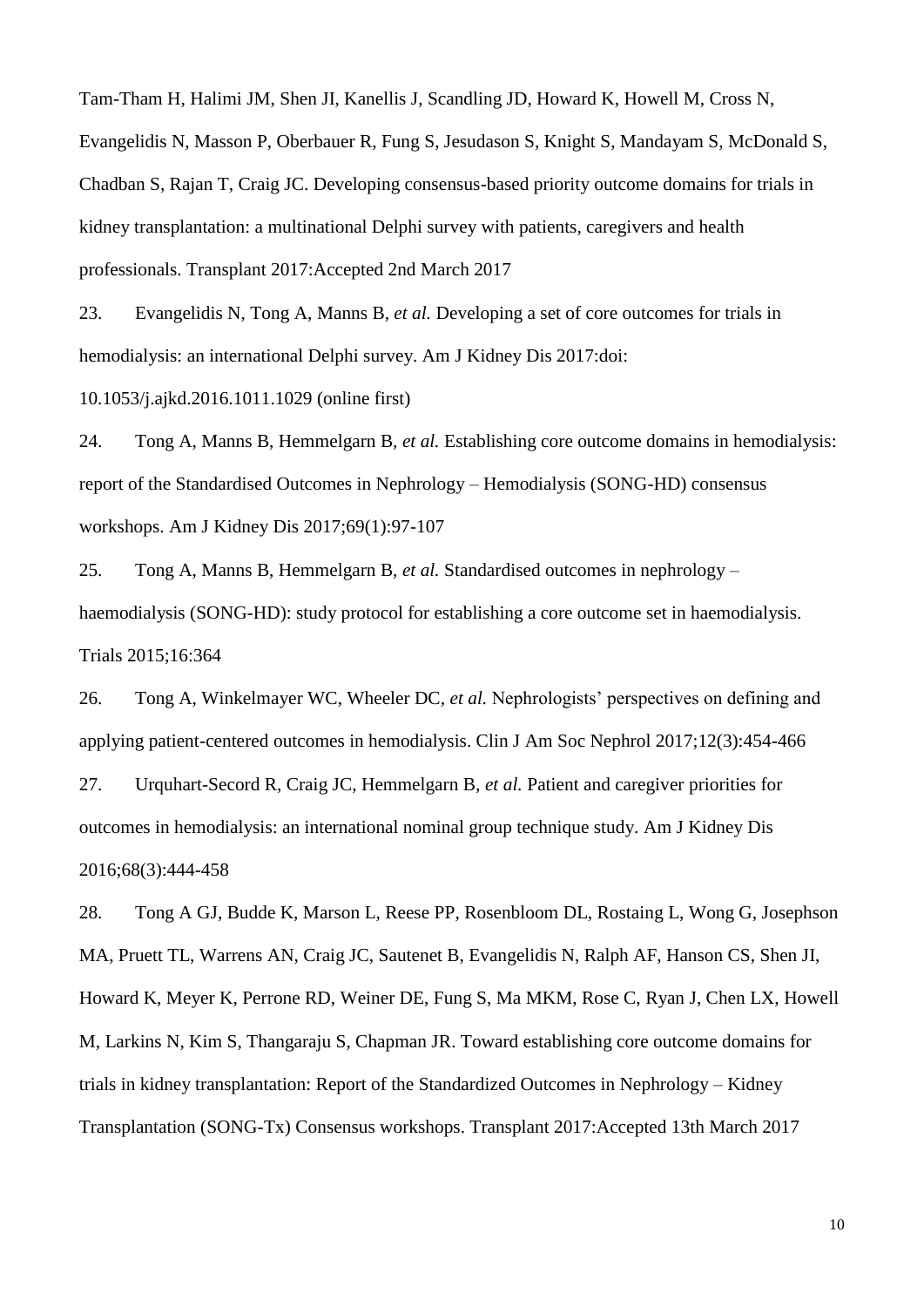<span id="page-10-0"></span>29. Manera KE, Tong A, Craig JC*, et al.* Standardised Outcomes in Nephrology – Peritoneal Dialysis (SONG-PD): study protocol for establishing a core outcome set in peritoneal dialysis. Perit Dial Int 2017:Accepted 2nd May 2017

<span id="page-10-1"></span>30. Tong A SS, Zappitelli M, Dart A, Furth S, Eddy A, Groothoff J, Webb NJA, Yap HK, Bockenhauer D, Sinha A, Alexander S, Goldstein SL, Gipson D, Hanson CS, Evangelidis N, Crowe S, Harris T, Hemmelgarn B, Manns B, Gill J, Tugwell P, Van Biesen W, Wheeler DC, Winkelmayer WC, Craig JC. . Standardised Outcomes in Nephrology – Children and Adolescents (SONG-Kids): a protocol for establishing a core outcome set for children with chronic kidney disease. Trials 2016;17:401

<span id="page-10-2"></span>31. SONG Initiative. The SONG Handbook (Version 1.0) available at [http://songinitiative.org/reports](http://songinitiative.org/reports-and-publications/)[and-publications/](http://songinitiative.org/reports-and-publications/) (Accessed 12th July 2017). Sydney, Australia2017.